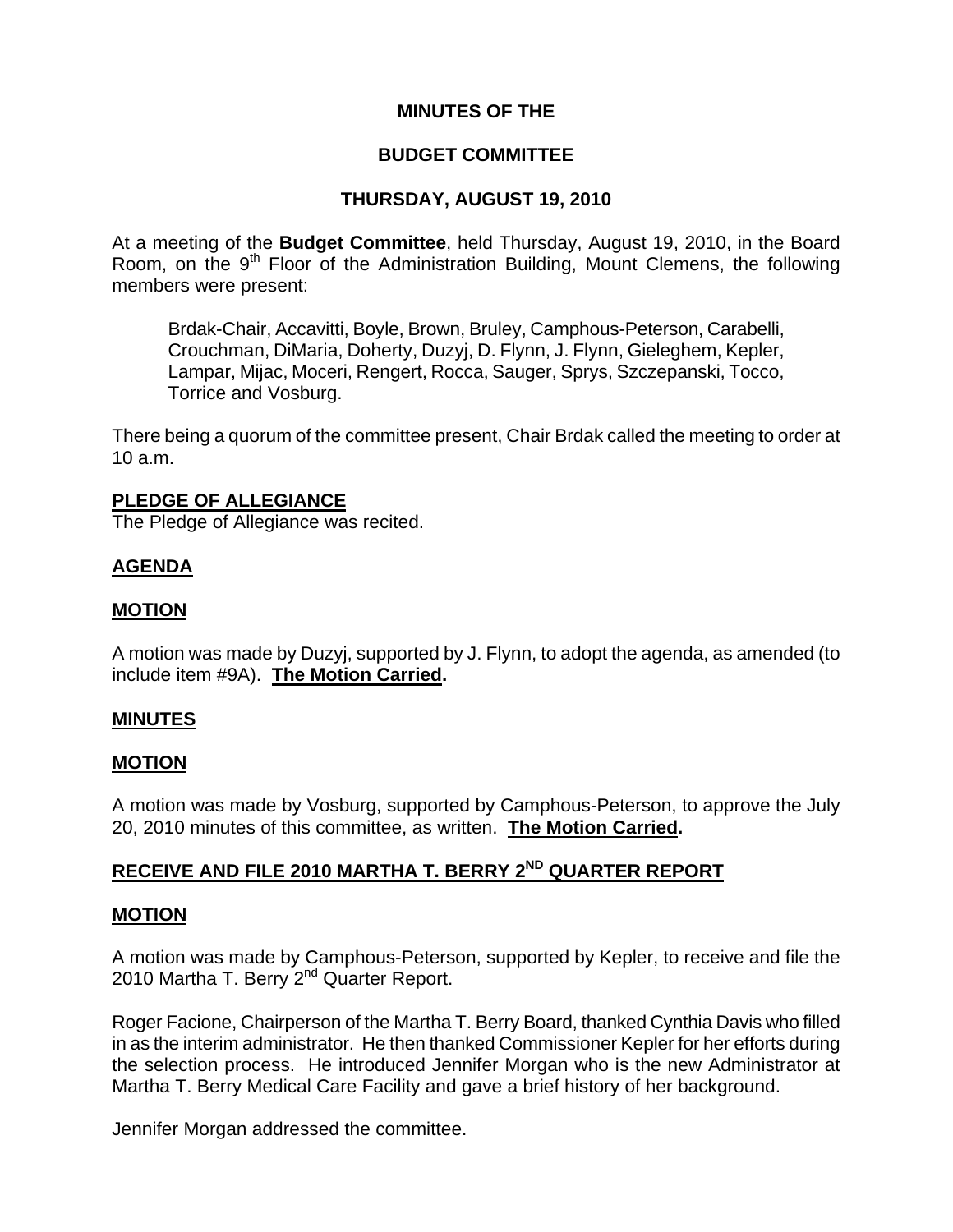The following commissioners spoke: Brdak, Kepler and Carabelli.

Roger Facione gave an overview of the Martha T. Berry – M.C.F. Financial Report for the  $2^{ND}$  Quarter 2010 YTD. He reported that the facility remains consistently at 97% to 98% occupancy. He spoke about the benefits of operating the facility as a public entity.

The following commissioners spoke: Carabelli, Vosburg, Crouchman and Brdak.

Chair Brdak called for a vote on the motion and **The Motion Carried.** 

# **ADOPT A SMART PUBLIC TRANSPORTATION MILLAGE RATE OF .5900 MILL FOR INCLUSION ON THE DECEMBER, 2010 LEVY**

#### **COMMITTEE RECOMMENDATION – MOTION**

A MOTION WAS MADE BY CROUCHMAN, SUPPORTED BY BRULEY, TO RECOMMEND THAT THE BOARD OF COMMISSIONERS ADOPT A SMART PUBLIC TRANSPORTATION MILLAGE RATE OF .5900 MILL FOR INCLUSION ON THE DECEMBER, 2010 LEVY. **THE MOTION CARRIED.**

### **RECOMMENDATION FROM COURTS AND LEGAL AFFAIRS COMMITTEE MEETING OF 08-10-10**

#### **Approve FY 2011 Title IV-D Cooperative Reimbursement Program Contract Amendment / Friend of the Court**

# **COMMITTEE RECOMMENDATION – MOTION**

A MOTION WAS MADE BY SPRYS, SUPPORTED BY J. FLYNN, TO RECOMMEND THAT THE BOARD OF COMMISSIONERS APPROVE THE FISCAL YEAR 2011 FRIEND OF THE COURT COOPERATIVE REIMBURSEMENT PROGRAM CONTRACT AMENDMENT IN THE AMOUNT OF \$10,243,268, WHICH IS \$6,760,557 OR 66% STATE FUNDED AND \$3,482,711 OR 34% COUNTY FUNDED. THE COUNTY FUNDING WILL BE CONTAINED WITHIN THE 2011 BUDGET. THIS CONTRACT AMENDMENT COVERS THE PERIOD OF OCTOBER 1, 2010 THROUGH SEPTEMBER 30, 2011. THE ORIGINAL AGREEMENT APPROVED BY THE BOARD IN SEPTEMBER, 2009 COVERS THREE FISCAL YEARS AND IS TO BE AMENDED FOR FISCAL YEARS 2011 AND 2012 TO INCORPORATE A NEW ANNUAL BUDGET. **THE MOTION CARRIED.** 

# **RECOMMENDATION FROM ADMINISTRATIVE SERVICES COMMITTEE MEETING OF 08-11-10**

**Approve Clerk/Register of Deeds' Plan Re: 2011 Budget Cuts**

# **COMMITTEE RECOMMENDATION – MOTION**

A MOTION WAS MADE BY SAUGER, SUPPORTED BY VOSBURG, TO RECOMMEND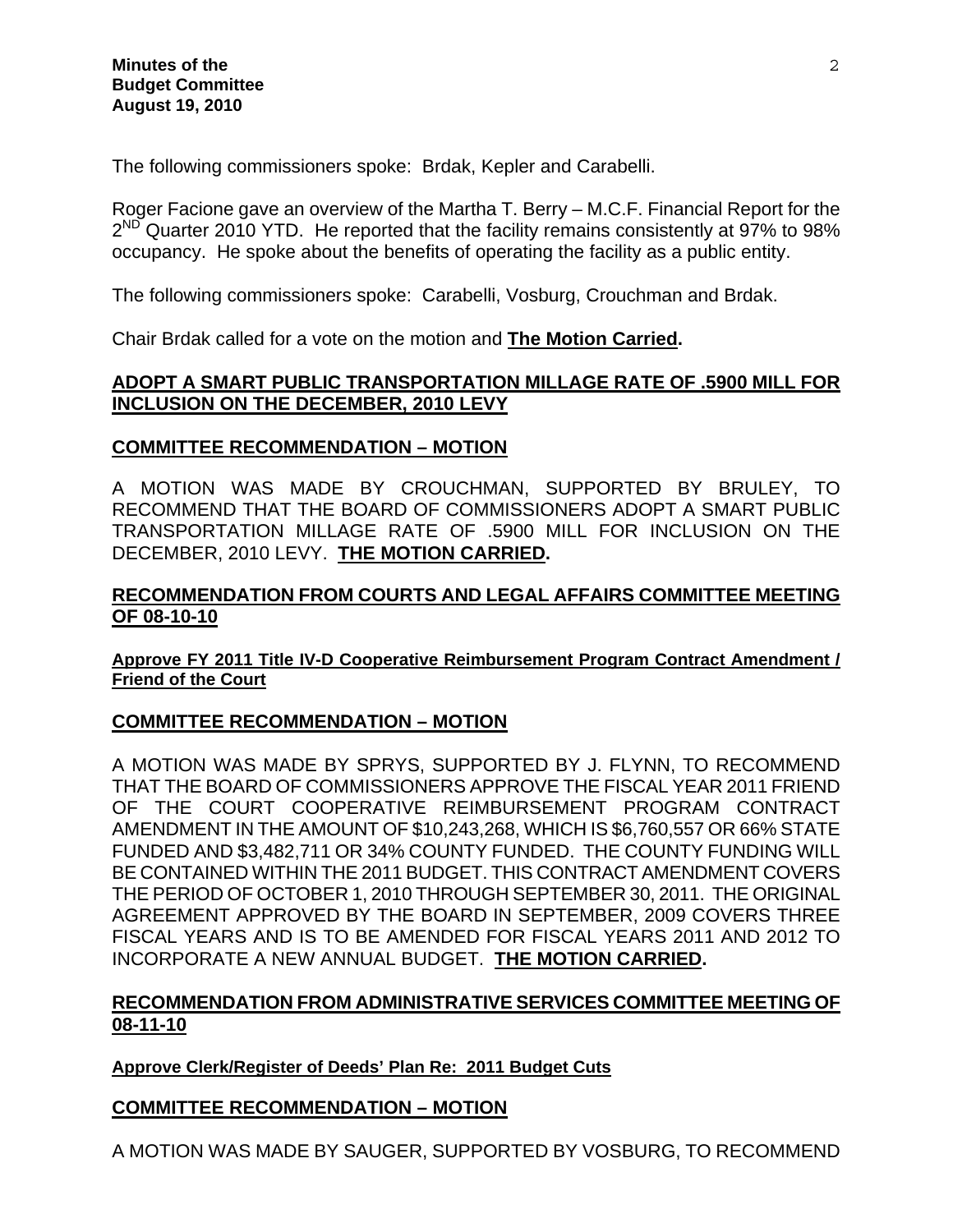THAT THE BOARD OF COMMISSIONERS APPROVE THE CLERK/REGISTER OF DEEDS PLAN TO CUT MORE THAN REQUIRED BY THE BOARD OF COMMISSIONERS IN THE 2011 BUDGET BY CUTTING \$201,025 FROM THE CLERK/REGISTER OF DEEDS 2011 BUDGET THROUGH THE ELIMINATION OF THE FOLLOWING POSITIONS EFFECTIVE JANUARY 1, 2011: ONE SUPERVISOR OF RECORDS, TWO JUDICIAL COURT CLERKS, ONE TYPIST CLERK I/II AND TWO PART-TIME CO-OP CLERKS FOR TOTAL POSITION-ELIMINATION CUTS IN THE 2011 CLERK/REGISTER OF DEEDS BUDGET OF \$201,025 PLUS POSITION-ELIMINATION CUTS IN THE 2011 "CIRCUIT COURT" BUDGET TARGET CATEGORY OF \$65,211, AND ADJUST REVENUE ACCOUNTS IN THE CLERK/REGISTER OF DEEDS 2011 BUDGET TO REFLECT \$59,500 LESS REVENUE ANTICIPATED FOR 2011, INCLUDED IN THE \$201,025 FIGURE, AS DETAILED IN THE RESOLUTION BACKGROUND INFORMATION. ALL REMAINING CLERK/REGISTER OF DEEDS BUDGETED POSITIONS THAT ARE VACANT OR THAT BECOME VACANT ARE IMMEDIATELY RECONFIRMED. THE CLERK/REGISTER OF DEEDS IS AUTHORIZED TO IMMEDIATELY FILL ANY CURRENT AND UPCOMING VACANCIES IN THE REMAINING BUDGETED POSITIONS THROUGH DECEMBER 31, 2011; THE HUMAN RESOURCES DEPARTMENT SHALL GIVE HIGH PRIORITY TO FILLING, POSTING, WAIVING AND ALL OTHER PARTS OF THE PROCESS FOR ALL PRESENT AND FUTURE CLERK/REGISTER OF DEEDS VACANCIES THROUGH DECEMBER 31, 2011 AND SHALL CONSOLIDATE MULTIPLE "TRICKLE DOWN" VACANCIES INSTEAD OF PROCESSING EACH IN TWO-WEEK INCREMENTS, OR SHALL ACCOMPLISH HIGH PRIORITY PROCESSING THROUGH SOME OTHER APPROPRIATE METHOD, WHILE COMPLYING WITH ALL REQUIREMENTS IN LABOR AGREEMENTS; THE SAVINGS FROM THE 2011 ELIMINATION OF ONE OF THE TWO JUDICIAL COURT ELIMINATIONS IN THE AMOUNT OF \$65,211 SHALL BE APPLIED TO THE 2011 TARGETED BUDGET CUTS REQUIRED FOR THE "CIRCUIT COURT" CATEGORY, AND GENERATE 2010 SAVINGS OF \$21,712 IN THE CLERK/REGISTER OF DEEDS BUDGET.

Gil Chang expressed concern about the filling of vacant positions contained in the resolution.

The following commissioner spoke: Vosburg.

Todd Schmitz addressed the committee.

The following commissioners spoke: Brdak, Doherty, Carabelli and Crouchman.

Chair Brdak called for a vote on the motion and **THE MOTION CARRIED WITH BOYLE VOTING "NO."** 

# **AUTHORIZE TO ENTER INTO A ONE-YEAR FIXED PRICE CONTRACT WITH DILLON ENERGY SERVICES**